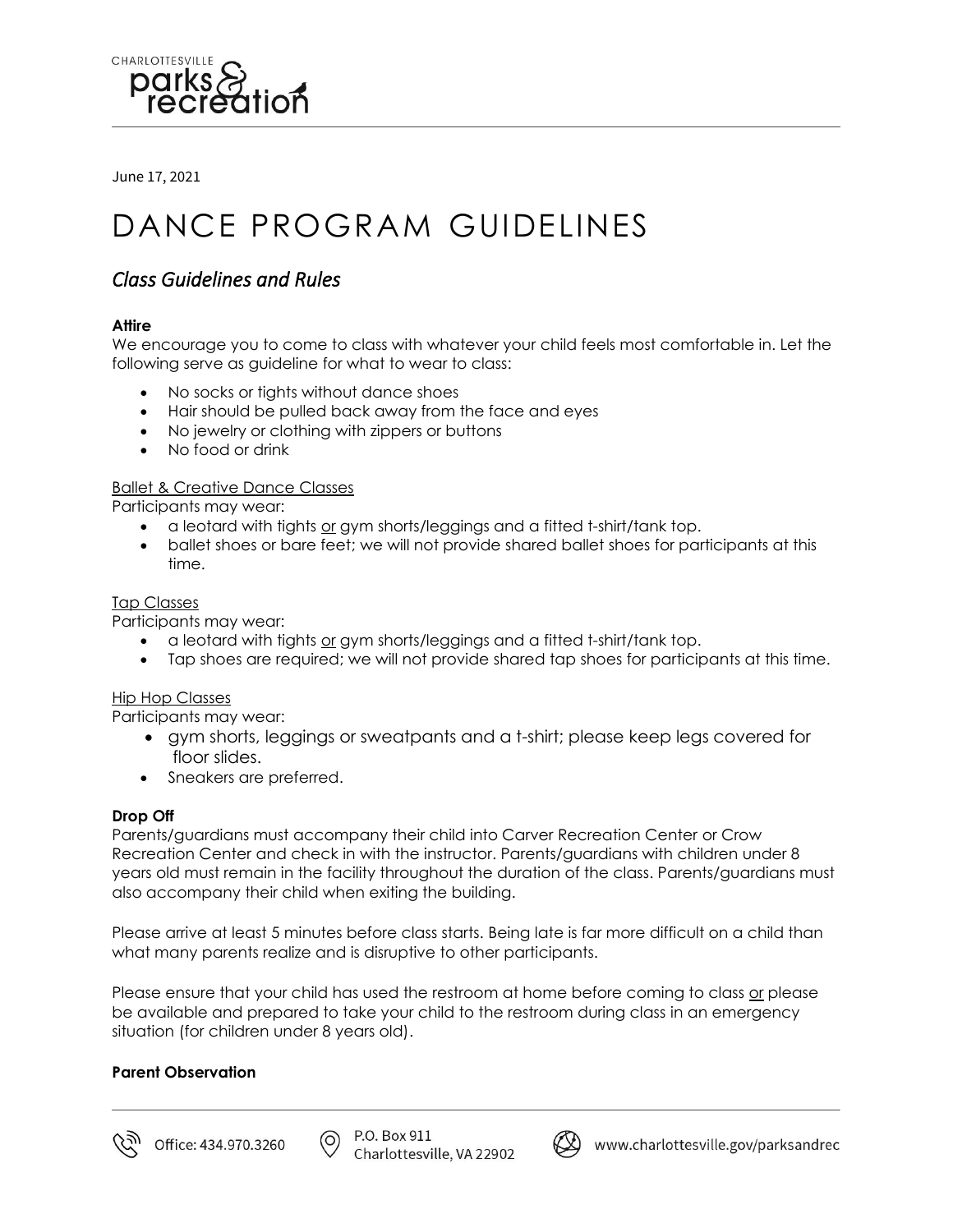Recipient Name June 17, 2021 Page: 2

Parents/guardians are welcome to view classes from the viewing area provided. Please be considerate of the teaching process and refrain from any comments or coaching of your child during their class. Any interruption could result in injury and is a distraction to the instructor and other participants.

For safety purposes, parents are not allowed in the dance area. Siblings who come to watch class must remain in the viewing are and cannot be left unsupervised. Please do not allow siblings to bang on the glass during class time to get the attention of another sibling that is in class. It is far louder inside of the classroom and a distraction to the class.

## **Parent & Me Classes**

- Adult participants must always actively participate and supervise their child.
- Only one adult per child on the floor.
- If you have an infant, they must be in a carrier. Holding an infant is a safety risk as you cannot assist the child participating in the class.
- Adults in class must stay within arm's length of their child for safety.
- Non-registered siblings are not allowed in class. They must remain in the viewing area with a parent/guardian.

## **Discipline**

If a situation continues to be an ongoing problem, instructors may ask the advice of the parent to correct the issue. Any time the behavior jeopardizes the safety of your child, other students or staff, we will ask that the child be removed from the class. We use time out to encourage good behavior. Charlottesville Parks & Recreation reserves the right to refuse participation or dismiss any student from the program.

## **Sick Children**

We want to ensure the safety and health of all participants and instructors. Your cooperation on this issue is extremely important. Sick children expose all children and staff members who they come in contact with. If your child exhibits any symptoms of a contagious illness, please keep him/her home. Such symptoms could include fever, diarrhea, unexplainable rash, lice, upset stomach, and vomiting.

## *Inclusion*

## **How to Request Accommodations**

Individuals with disabilities are encouraged to register for general recreation programs. With your registration, please email *adaptive@charlottesville.gov* information regarding your disability and accommodation needed. A two-week notice is requested in order for the Department to make reasonable accommodations based on individual needs for successful inclusion.

## **Minimum Requirements for Successful Inclusion**



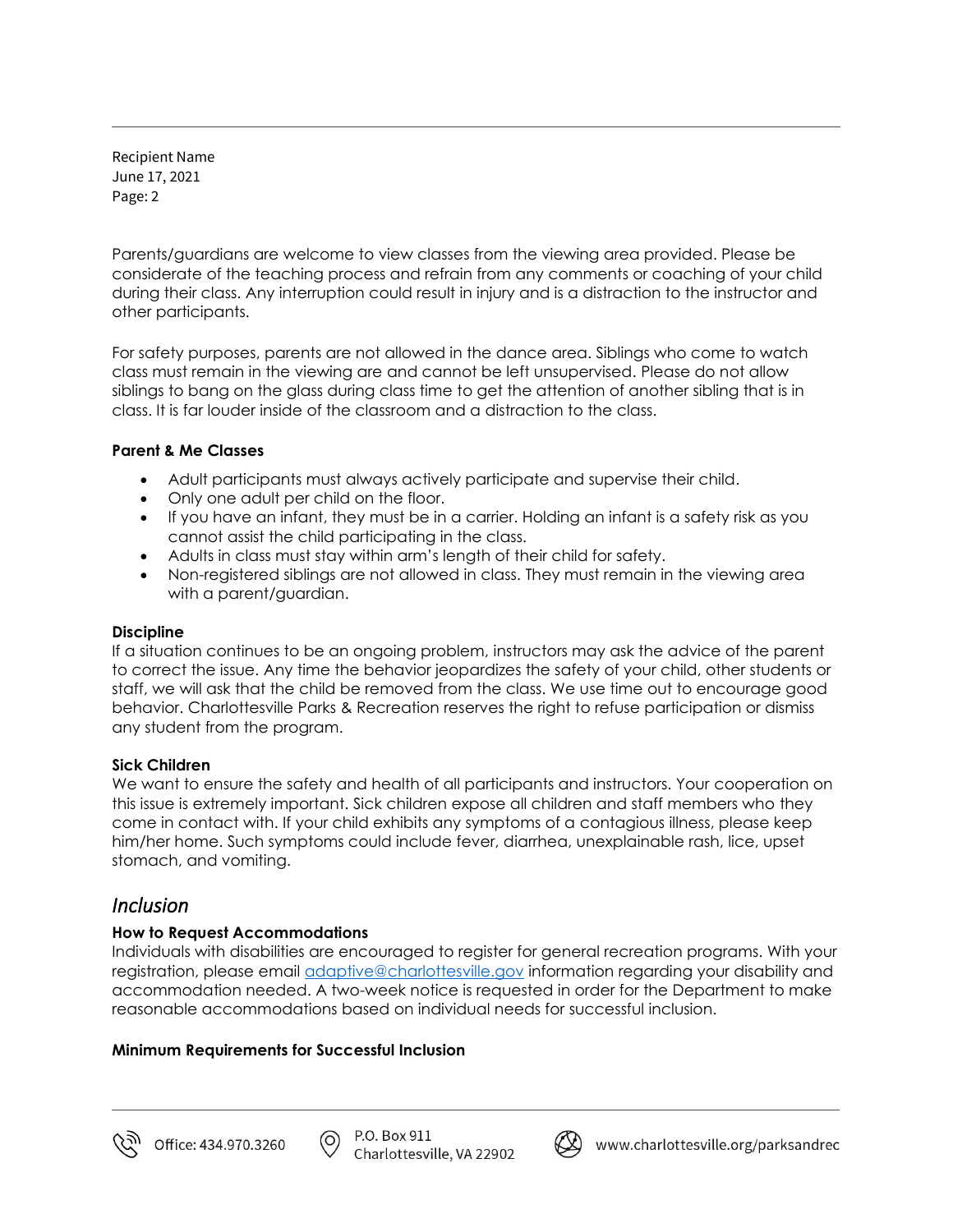Recipient Name June 17, 2021 Page: 3

The basic eligibility requirements for all programs, camps, classes, and events are listed below. These basic requirements apply to all participants, regardless of the ability level. There may be additional requirements for each program, camp, or class.

The capacity for each program is based on ratio and logistics. If the maximum enrollment for a program has been met, a participant may be unable to enroll or placed on a wait list.

Payment is due upon registration. Payment must be received before admission into any program.

All participants are required to follow the rules of conduct outlined in the program guidelines. An individual with a disability may be removed from a program if after interventions and accommodations their behavior is a direct threat to others.

Must be able to maintain personal care without support from P&R staff or volunteers.

Participants should be willing to actively participate in the program the majority of the time. Ability to function with or without assistance as a member of a larger group (10 or more people).

Please call the Adaptive Recreation Manager for more information on disability accommodations and inclusion services at 434-970-3264.

## *Program Cancellations*

#### **Inclement Weather**

The Parks & Recreation Department reserves the right to cancel programs and close facilities should weather conditions warrant. You will be notified of any cancellations as soon as possible. Follow us on social media for updates or call our Inclement Weather Hotline at (434) 970-3593.

#### **Instructor Cancellations**

If your instructor is unable to attend a scheduled class due to an emergency or illness, you will be notified as soon as possible. Please verify that your webtrac account info is up to date with correct contact information and subscribe for text alerts.

## **Make-Up Classes**

One or two weeks are provided at the end of the session for makeup classes because of cancellations due to inclement weather or instructor illness. Every effort will be made to reschedule cancelled programs. Scheduling of makeup dates will be provided at the next regularly scheduled class session. Should makeup programs not be scheduled, you will receive a prorated refund.

Makeup classes are not provided to participants missing classes due to personal obligations, illness, school functions or travel. Our classes and staff schedule are designed based on student to instructor ratio.



൫



(X) www.charlottesville.org/parksandrec